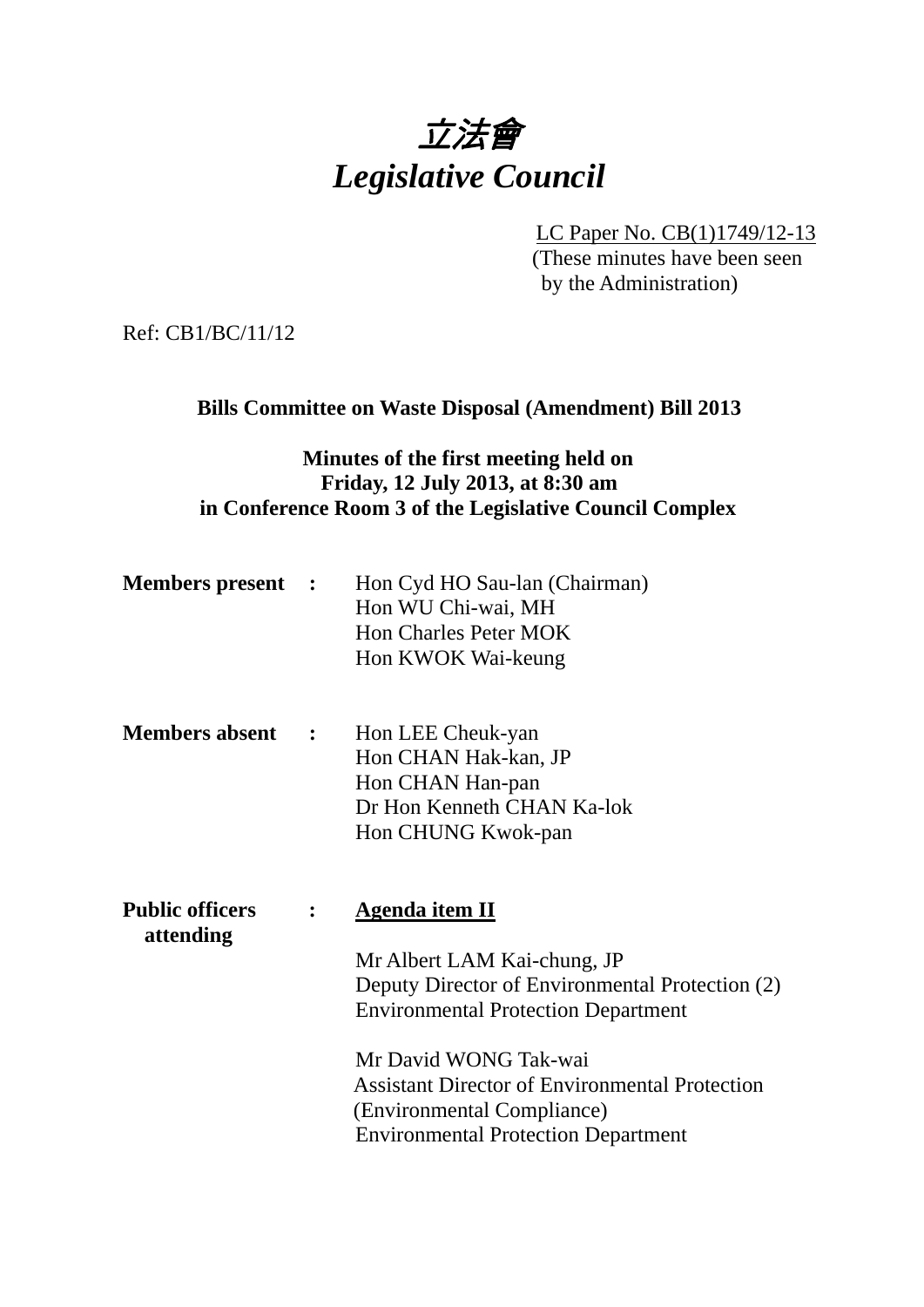|                             | Mr Samson LAI Yiu-kei<br><b>Assistant Director of Environmental Protection</b><br>(Waste Management Policy)<br><b>Environmental Protection Department</b> |
|-----------------------------|-----------------------------------------------------------------------------------------------------------------------------------------------------------|
|                             | Mr Peter SZE Chun-fai<br><b>Senior Government Counsel</b><br>Department of Justice                                                                        |
| <b>Clerk in attendance:</b> | Ms Sophie LAU<br>Chief Council Secretary (1)2                                                                                                             |
| <b>Staff in attendance:</b> | Ms Wendy KAN<br><b>Assistant Legal Adviser 6</b>                                                                                                          |
|                             | Miss Katherine CHAN<br>Council Secretary (1)2                                                                                                             |
|                             | Ms Emily LIU<br>Legislative Assistant (1)2                                                                                                                |

## **I Election of Chairman**

Action

Ms Cyd HO, the member who had the highest precedence among those present at the meeting, presided at the election of Chairman of the Bills Committee. She invited nominations for the chairmanship of the Bills Committee.

2. Mr Charles Peter MOK nominated Ms Cyd HO, and the nomination was seconded by Mr WU Chi-wai. Ms Cyd HO accepted the nomination.

3. There being no other nominations, Ms Cyd HO was elected Chairman of the Bills Committee.

#### **II Meeting with the Administration**

| (LC Paper No. $CB(3)706/12-13$ | - The Bill                      |
|--------------------------------|---------------------------------|
| File Ref: EP CR 9/150/37 Pt.10 | - The Legislative Council Brief |
|                                | issued by the Environment       |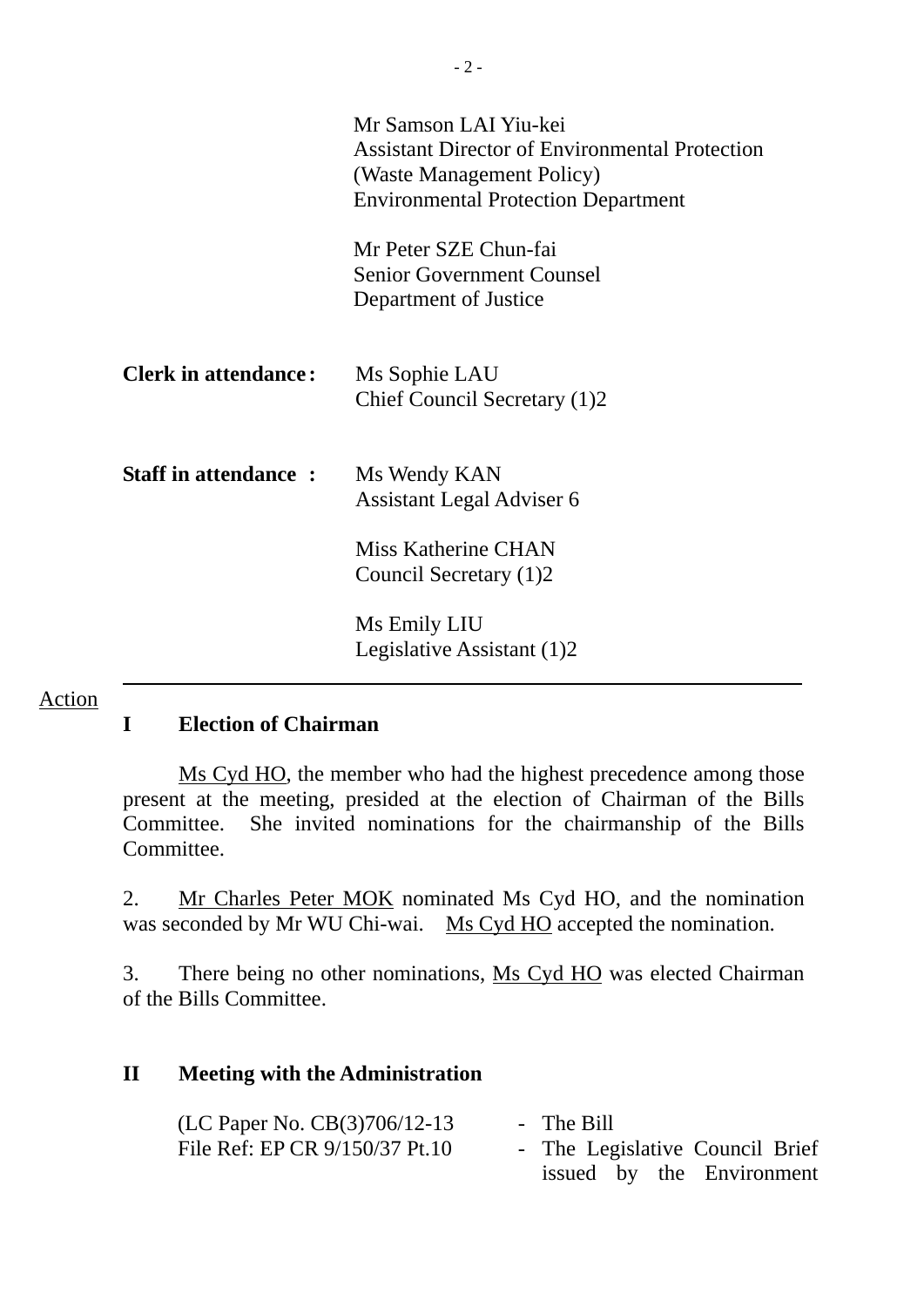|                                    | Bureau and Environmental<br><b>Protection Department</b>                                                                          |
|------------------------------------|-----------------------------------------------------------------------------------------------------------------------------------|
| LC Paper No. $LS66/12-13$          | - Legal Service Division Report<br>on the Bill                                                                                    |
| LC Paper No. $CB(1)1505/12-13(01)$ | - Paper on Waste Disposal<br>(Amendment) Bill<br>2013<br>prepared by the Legislative<br>Council Secretariat<br>(background brief) |
| LC Paper No. $CB(1)1505/12-13(02)$ | - Marked-up copy of the Bill<br>prepared by the Legal Service<br>Division                                                         |
| LC Paper No. $CB(1)1505/12-13(03)$ | - Letter dated 8 July 2013 from<br>Assistant Legal Adviser to the<br>Administration)                                              |

4. At the invitation of the Chairman, the Administration briefed members on the Waste Disposal (Amendment) Bill 2013 ("the Bill"). The Bills Committee deliberated (index of proceedings attached at **Annex**).

#### Discussion

- Admin 5. Members noted the Administration's proposal in the Bill that the enhanced regulatory control should not apply to the sole owner of a private lot who deposited or caused to be deposited, construction waste on the lot if the area on which construction waste had been deposited within the lot did not exceed 20 square metres ("m<sup>2</sup>"); or if the depositing activity was carried out as part of any building works commenced in accordance with the Buildings Ordinance (Application to the New Territories) Ordinance (Cap. 121) or the Buildings Ordinance (Cap. 123) on the lot concerned. In this connection, the Administration was requested to provide the following information –
	- (a) A list of other legislation that was relevant to fly-tipping of waste (such as change of land use or deposit of waste giving rise to health hazard as a result of dumping activities);
	- (b) Any restriction on the height of the waste deposited on the lot or on the depth of the permitted area of  $20 \text{ m}^2$  below ground level; and
	- (c) Any responsibility on the part of the owner of the lot to reinstate the lot used as the depositing area.
- Admin 6. The Chairman reminded that the Administration had been asked by the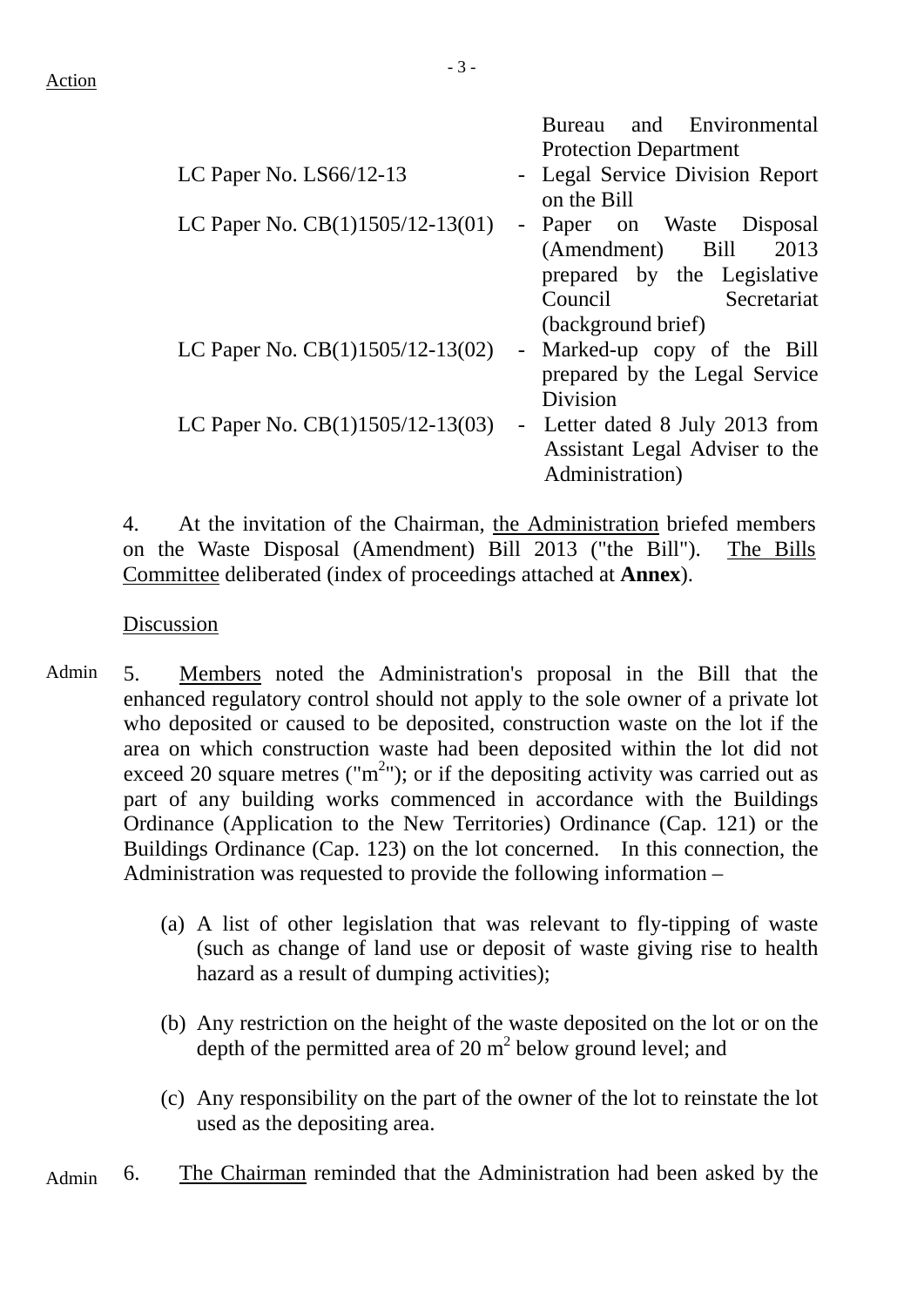Legal Adviser to the Bills Committee to provide response to a total of 12 questions on the Bill, and she requested that the reply should be received as soon as possible.

### Date of next meeting

7. The Chairman suggested and members agreed that the next meeting could be held after the commencement of the 2013-2014 session of the Legislative Council and whether to receive public views on the Bill or not could be discussed at the next meeting.

## **III Any other business**

8. There being no other business, the meeting ended at 9:40 am.

Council Business Division 1 Legislative Council Secretariat 30 August 2013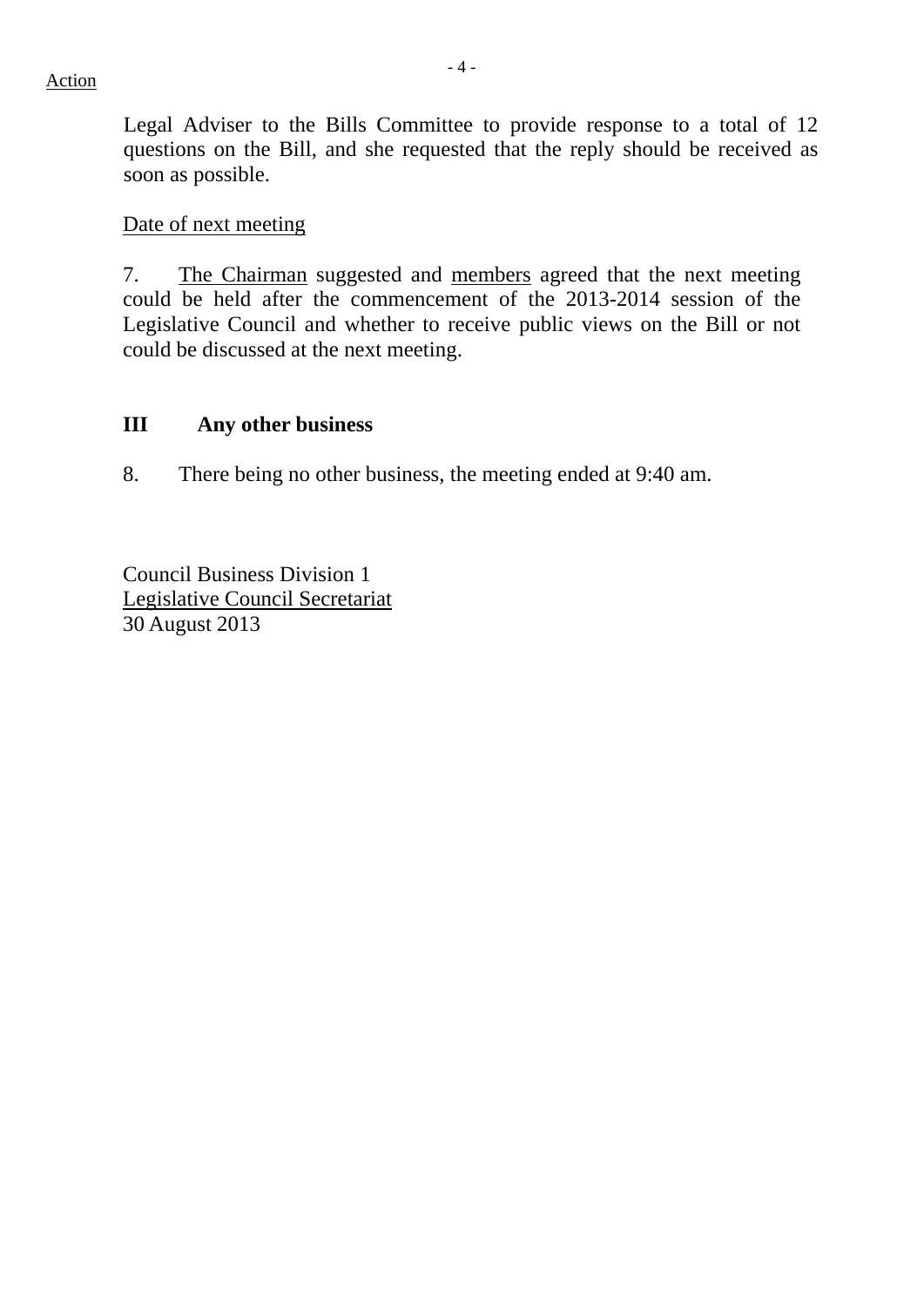## **Proceedings of the first meeting of the Bills Committee on Waste Disposal (Amendment) Bill 2013 on Friday, 12 July 2013, at 8:30 am in Conference Room 3 of the Legislative Council Complex**

| <b>Time</b><br>marker | <b>Speaker</b>                                              | Subject(s)                                                                                                                                                                                                                                                                                                                                                                                                                                                                                                                                                                                                                                                                                                                                                                                                                                                                                                                                                                                     | <b>Action required</b> |
|-----------------------|-------------------------------------------------------------|------------------------------------------------------------------------------------------------------------------------------------------------------------------------------------------------------------------------------------------------------------------------------------------------------------------------------------------------------------------------------------------------------------------------------------------------------------------------------------------------------------------------------------------------------------------------------------------------------------------------------------------------------------------------------------------------------------------------------------------------------------------------------------------------------------------------------------------------------------------------------------------------------------------------------------------------------------------------------------------------|------------------------|
|                       | <b>Agenda item I – Election of Chairman</b>                 |                                                                                                                                                                                                                                                                                                                                                                                                                                                                                                                                                                                                                                                                                                                                                                                                                                                                                                                                                                                                |                        |
| 000949                | 000824 - Ms Cyd HO<br>Mr Charles Peter MOK<br>Mr WU Chi-wai | Election of Chairman.<br>Ms Cyd HO was elected as the Chairman of the<br>Bills Committee ("BC").                                                                                                                                                                                                                                                                                                                                                                                                                                                                                                                                                                                                                                                                                                                                                                                                                                                                                               |                        |
|                       | Agenda item II - Meeting with the Administration            |                                                                                                                                                                                                                                                                                                                                                                                                                                                                                                                                                                                                                                                                                                                                                                                                                                                                                                                                                                                                |                        |
| 001617                | $000950$ – Chairman<br>Administration                       | Briefing by the Administration on the Waste<br>Disposal (Amendment) Bill 2013 ("the Bill").                                                                                                                                                                                                                                                                                                                                                                                                                                                                                                                                                                                                                                                                                                                                                                                                                                                                                                    |                        |
| 001717                | $001618$ – Chairman<br><b>Assistant Legal Adviser</b>       | Assistant Legal Adviser 6 informed BC that a<br>letter [LC Paper No. CB(1)1505/12-13(03)] was<br>issued to the Administration, in which 12<br>questions on the Bill related to its policies<br>reflected and interpretation were raised.<br>The<br>Administration's response was being awaited.                                                                                                                                                                                                                                                                                                                                                                                                                                                                                                                                                                                                                                                                                                |                        |
| 003305                | 001718 - Chairman<br>Mr WU Chi-wai<br>Administration        | Chi-wai<br>Mr<br>WU<br>following<br>made<br>the<br>enquiries/comments:<br>introduction<br>$(a)$ with<br>the<br>of the prior<br>notification mechanism, what would be the<br>estimated number of cases of depositing<br>construction waste on private land to be<br>received by the Director of Environmental<br>Protection;<br>(b) why the Administration had proposed a<br>benchmark of the depositing area for<br>construction waste to be no more than 20<br>square metres $("m2");$<br>(c) for the small-scale depositing activities, Mr<br>suggested the Administration to<br>WU<br>consider volume, rather than area, as the<br>benchmark for exemption<br>because<br><sub>a</sub><br>significant volume of waste could be placed<br>within an area of 20 $m^2$ ; and<br>questioned<br>$(d)$ Mr<br>WU<br>whether<br>the<br>enhancement of the regulatory control<br>proposed by the Administration would lead<br>to legalization of depositing of construction<br>waste on private land. |                        |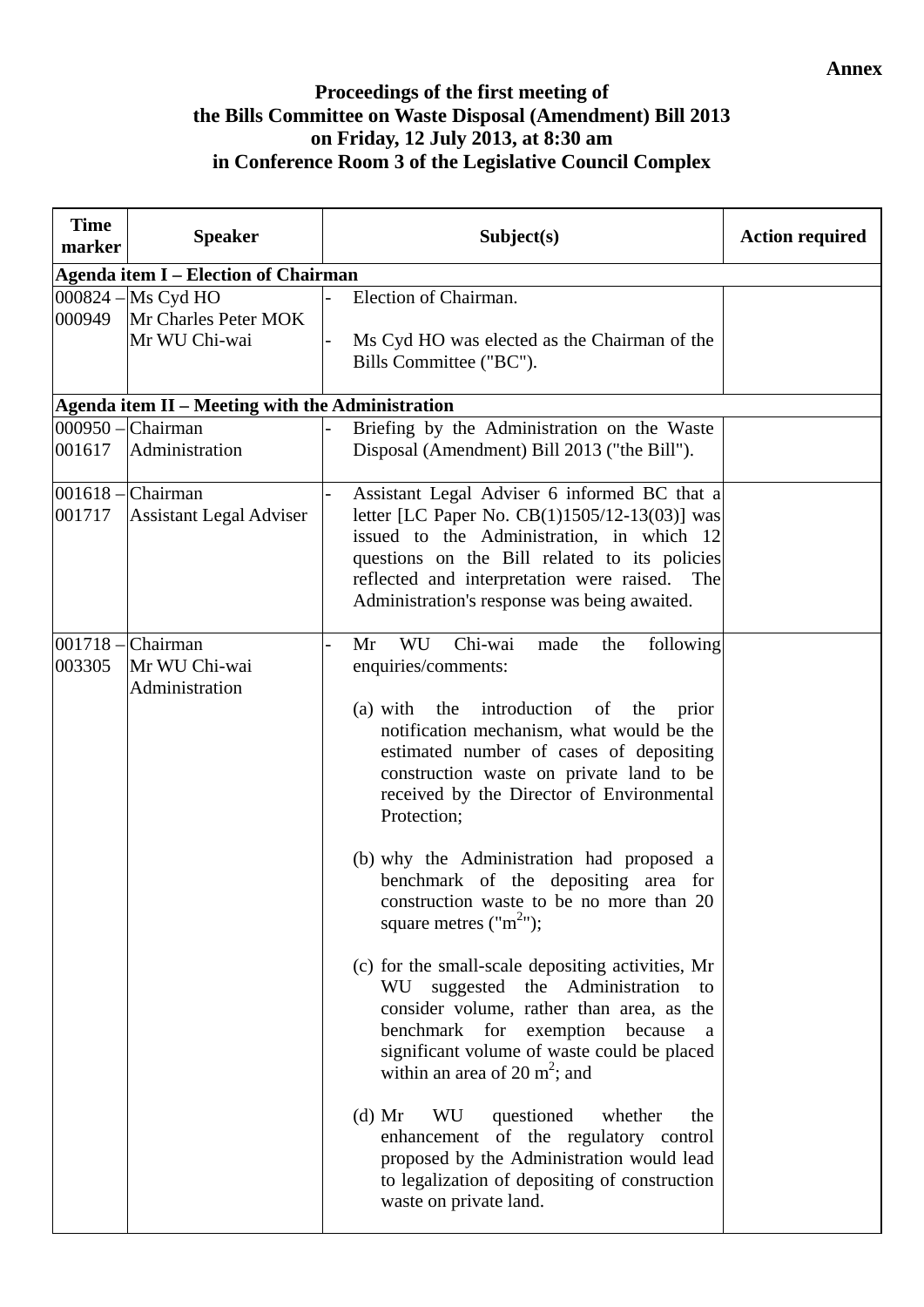| <b>Time</b><br>marker | <b>Speaker</b> | Subject(s)                                                                                                                                                                                                                                                                                                                                                                                                                                                                                                                                                                                                                                                                                                                                                                         | <b>Action required</b> |
|-----------------------|----------------|------------------------------------------------------------------------------------------------------------------------------------------------------------------------------------------------------------------------------------------------------------------------------------------------------------------------------------------------------------------------------------------------------------------------------------------------------------------------------------------------------------------------------------------------------------------------------------------------------------------------------------------------------------------------------------------------------------------------------------------------------------------------------------|------------------------|
|                       |                | The Administration responded that:<br>(a) it was hard to accurately predict how many<br>cases of notification would be received by<br>the Environmental Protection Department<br>after the proposed mechanism became<br>effective. The primary aim of the Bill was<br>to enhance the regulation of depositing<br>construction waste on private land under the<br>Waste Disposal Ordinance (Cap. 354) ("the<br>Ordinance");                                                                                                                                                                                                                                                                                                                                                         |                        |
|                       |                | (b) having taken into account the views collated<br>the<br>public<br>consultation,<br>during<br>the<br>Administration proposed that depositing<br>activities on a lot would be exempted from<br>the proposed notification mechanism if the<br>total area on which construction waste had<br>been deposited within the lot was less than<br>20 $m^2$ , in order to strike a balance between<br>additional burden on all parties<br>the<br>concerned in complying with the new<br>procedures and the potential environmental<br>impact. The Bill, therefore, should not be<br>made applicable to depositing activities of<br>construction waste on a private lot so long<br>as the total area of construction waste<br>deposited within that lot was less than<br>$20 \text{ m}^2$ ; |                        |
|                       |                | (c) the Administration had not proposed<br>volume as the benchmark for exemption for<br>small-scale depositing activities because<br>according to previous experience, illegal<br>dumping activities generally involved a<br>large piece of land; and                                                                                                                                                                                                                                                                                                                                                                                                                                                                                                                              |                        |
|                       |                | (d) the objective of the Bill was not to legalize<br>the depositing of construction waste on<br>private land, whereas in fact the existing<br>enforcement against fly-tipping on private<br>land was not effective because it was often<br>difficult to prove the lack of permission of<br>the owner or lawful occupier. After public<br>consultation, the Administration, therefore,<br>proposed a prior notification mechanism<br>under which before a person deposited or<br>caused to be deposited construction waste<br>on a private lot, the person should obtain the<br>valid permission of each and every owner of                                                                                                                                                         |                        |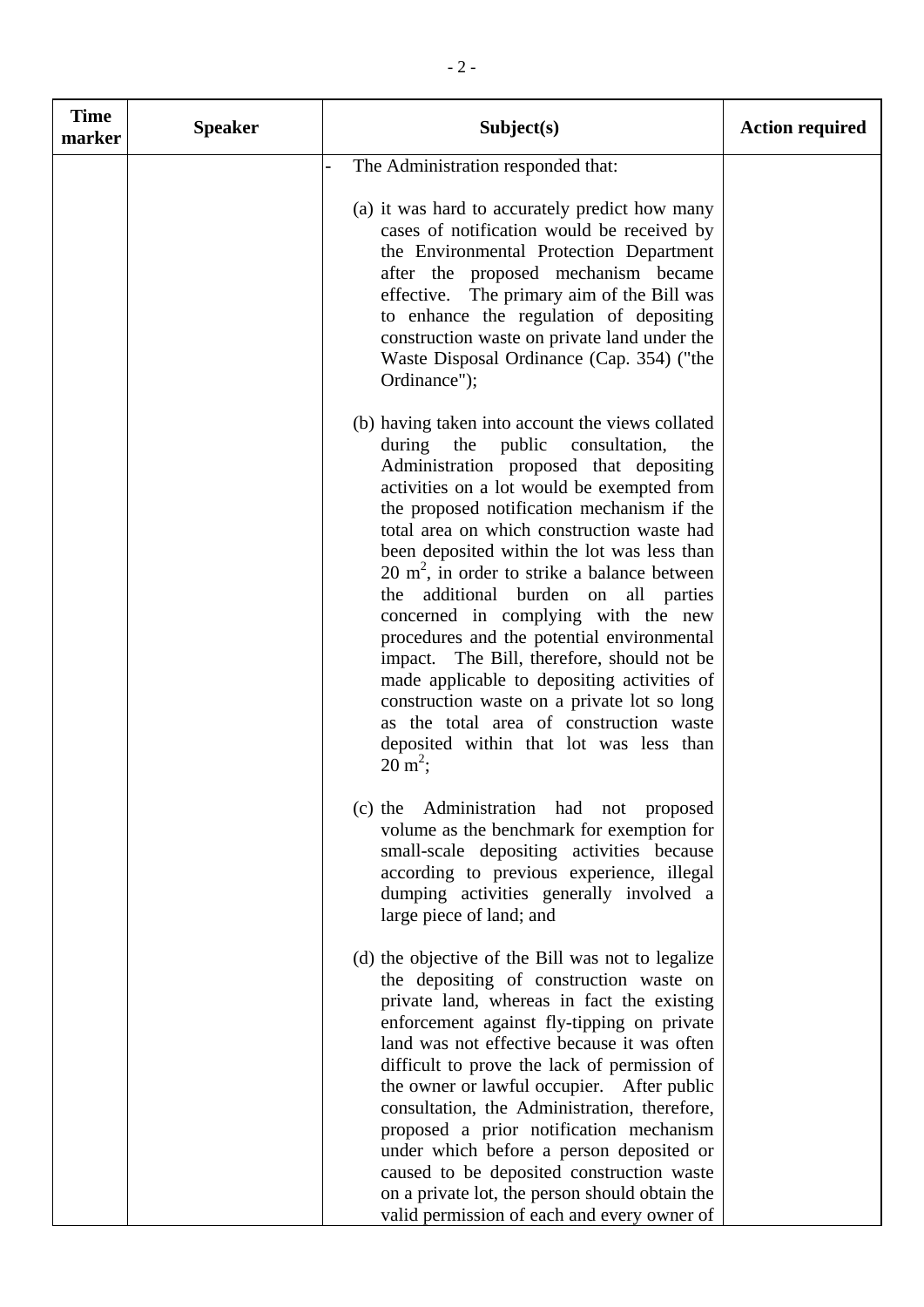| <b>Time</b><br>marker | <b>Speaker</b>                                             | Subject(s)                                                                                                                                                                                                                                                                                                                                                                                                                                                                                                                                                                                                                                                                                                                                                                                                                                                                                                                                                                                                                                                                                                                                                                                                                                                                                                                                                                                                                                                                                                                   | <b>Action required</b>                                          |
|-----------------------|------------------------------------------------------------|------------------------------------------------------------------------------------------------------------------------------------------------------------------------------------------------------------------------------------------------------------------------------------------------------------------------------------------------------------------------------------------------------------------------------------------------------------------------------------------------------------------------------------------------------------------------------------------------------------------------------------------------------------------------------------------------------------------------------------------------------------------------------------------------------------------------------------------------------------------------------------------------------------------------------------------------------------------------------------------------------------------------------------------------------------------------------------------------------------------------------------------------------------------------------------------------------------------------------------------------------------------------------------------------------------------------------------------------------------------------------------------------------------------------------------------------------------------------------------------------------------------------------|-----------------------------------------------------------------|
|                       |                                                            | The Administration would be able<br>that lot.<br>alert all relevant departments that<br>to<br>depositing of construction waste might<br>commence in a particular private lot such<br>that they might take precautionary measures<br>as appropriate.                                                                                                                                                                                                                                                                                                                                                                                                                                                                                                                                                                                                                                                                                                                                                                                                                                                                                                                                                                                                                                                                                                                                                                                                                                                                          |                                                                 |
| 003925                | $003306$ – Chairman<br>Mr KWOK Wai-keung<br>Administration | Mr KWOK Wai-keung expressed the following<br>views and concerns:<br>(a) realizing the proposed benchmark of 20 $m2$<br>for depositing construction waste, Mr<br>KWOK enquired how the Administration Administration to<br>would handle the case if such exemption<br>area on private land was dredged below<br>ground level in order to keep more<br>construction waste; and<br>(b) if fly-tipping of construction waste occurred<br>in the common area say an entrance of a<br>building block on a private street in the<br>urban area, Mr KWOK expressed concern<br>about whether the Administration would<br>penalize all the owners or the management<br>committee of the owners' corporation of the<br>block concerned.<br>Administration<br>following<br>The<br>made<br>the<br>response:<br>(a) the Administration pointed out that some<br>construction waste was inert and might be<br>reused as construction materials.<br>There<br>were cases involving temporary, small-scale<br>deposition of construction waste on private<br>land. In addition, having regard to the past<br>experience and the views collated during the<br>public consultation, the Administration<br>proposed to make exemption for depositing<br>activities of construction waste on a private<br>lot so long as the area of construction waste<br>deposited on the lot was less than 20 $m^2$ ;<br>and<br>(b) the prior notification mechanism would<br>enhance the regulatory control if the<br>Administration could become aware of any | provide information<br>/response<br>(paragraph 5 of<br>minutes) |
|                       |                                                            | plans to deposit construction waste on<br>private land before the depositing activity<br>took place. It would help identify the                                                                                                                                                                                                                                                                                                                                                                                                                                                                                                                                                                                                                                                                                                                                                                                                                                                                                                                                                                                                                                                                                                                                                                                                                                                                                                                                                                                              |                                                                 |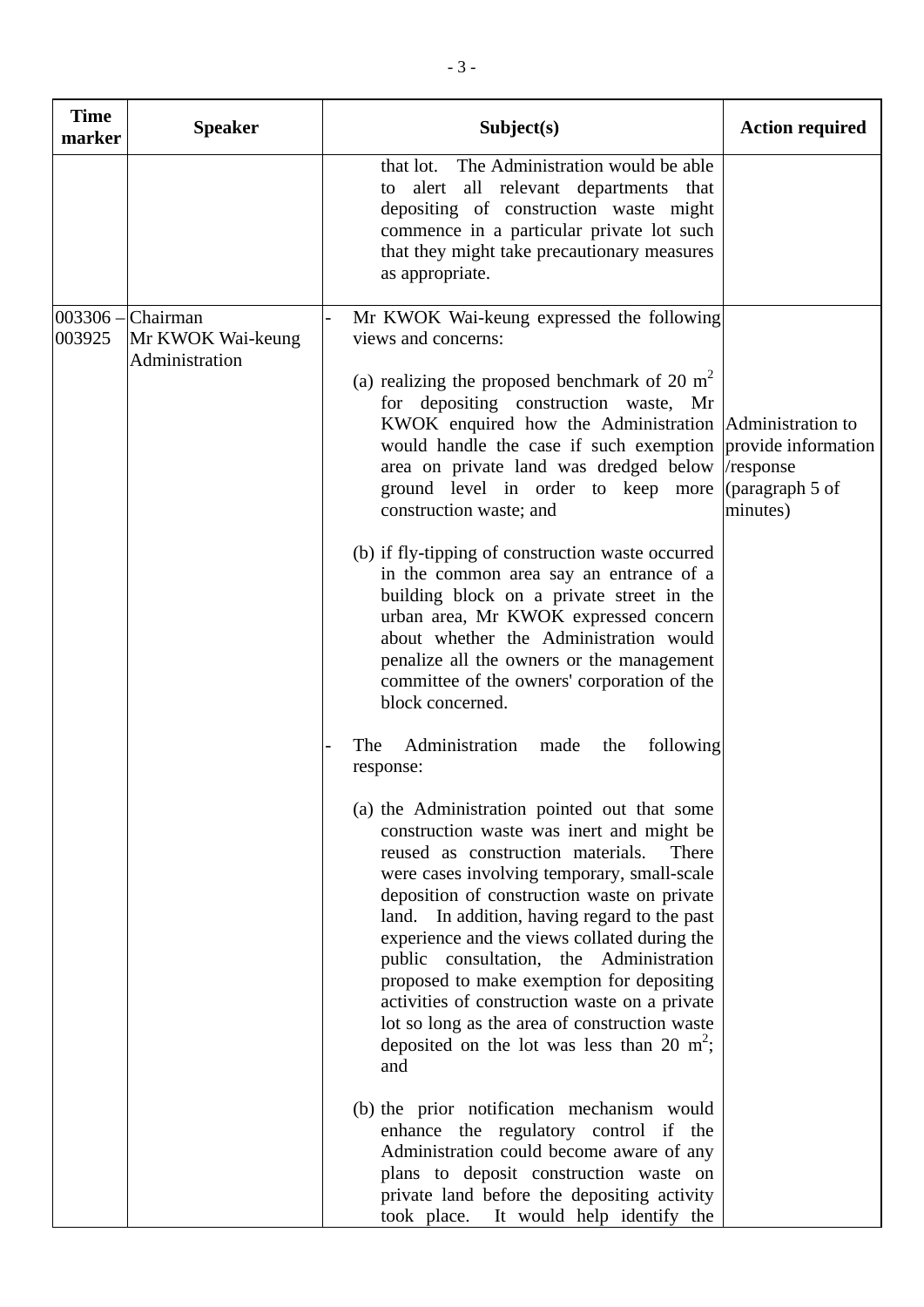| <b>Speaker</b>                                                | Subject(s)                                                                                                                                                                                                                                                                                                                                                                                                                                                                                                                                                                                                                                               | <b>Action required</b>                                                                                                                                                          |
|---------------------------------------------------------------|----------------------------------------------------------------------------------------------------------------------------------------------------------------------------------------------------------------------------------------------------------------------------------------------------------------------------------------------------------------------------------------------------------------------------------------------------------------------------------------------------------------------------------------------------------------------------------------------------------------------------------------------------------|---------------------------------------------------------------------------------------------------------------------------------------------------------------------------------|
|                                                               | depositing that had indeed been properly<br>authorised thus enhancing enforcement<br>action. The proposed enhancement would<br>also better protect the interest of the land<br>owners concerned if such permission had to<br>be given by all owners.                                                                                                                                                                                                                                                                                                                                                                                                     |                                                                                                                                                                                 |
|                                                               | The Chairman commented that Mr KWOK<br>Wai-keung's concerns about private streets were<br>shared by Assistant Legal Adviser 6.<br>She<br>questions stated in her letter to<br>Administration.                                                                                                                                                                                                                                                                                                                                                                                                                                                            | the /response<br>(paragraph 6 of<br>minutes)                                                                                                                                    |
| $003926$ – Chairman<br>Mr Charles Peter MOK<br>Administration | Mr Charles Peter MOK enquired about:<br>(a) the implementation of existing regulatory<br>control of the depositing of construction                                                                                                                                                                                                                                                                                                                                                                                                                                                                                                                       |                                                                                                                                                                                 |
|                                                               | difficulties<br>$(b)$ the<br>encountered<br>the<br>1n<br>enforcement of law against fly-tipping on<br>private land; and                                                                                                                                                                                                                                                                                                                                                                                                                                                                                                                                  |                                                                                                                                                                                 |
|                                                               | (c) whether the Administration would consider<br>means, such as organizing seminars or<br>distributing pamphlets, to raise the<br>awareness of the stakeholders<br>about<br>fly-tipping after the Bill became effective.                                                                                                                                                                                                                                                                                                                                                                                                                                 |                                                                                                                                                                                 |
|                                                               | The Administration explained that:                                                                                                                                                                                                                                                                                                                                                                                                                                                                                                                                                                                                                       |                                                                                                                                                                                 |
|                                                               | (a) after receiving complaints about fly-tipping<br>of construction waste on private land, the<br>Administration would start investigation<br>and conduct targeted inspections or ambush<br>operations at the concerned locations.<br>The<br>current law against fly-tipping of waste was<br>set out in section 16A of the Ordinance. A<br>person was considered to have committed<br>an offence if the person deposited or caused<br>or permitted to be deposited waste<br>(including construction waste) in any place<br>except with lawful authority or excuse, or<br>except with the permission of any owner or<br>lawful occupier of the place; and |                                                                                                                                                                                 |
|                                                               |                                                                                                                                                                                                                                                                                                                                                                                                                                                                                                                                                                                                                                                          | urged the Administration to try their best to Administration to<br>respond to the Assistant Legal Adviser's provide information<br>waste on private land by the Administration; |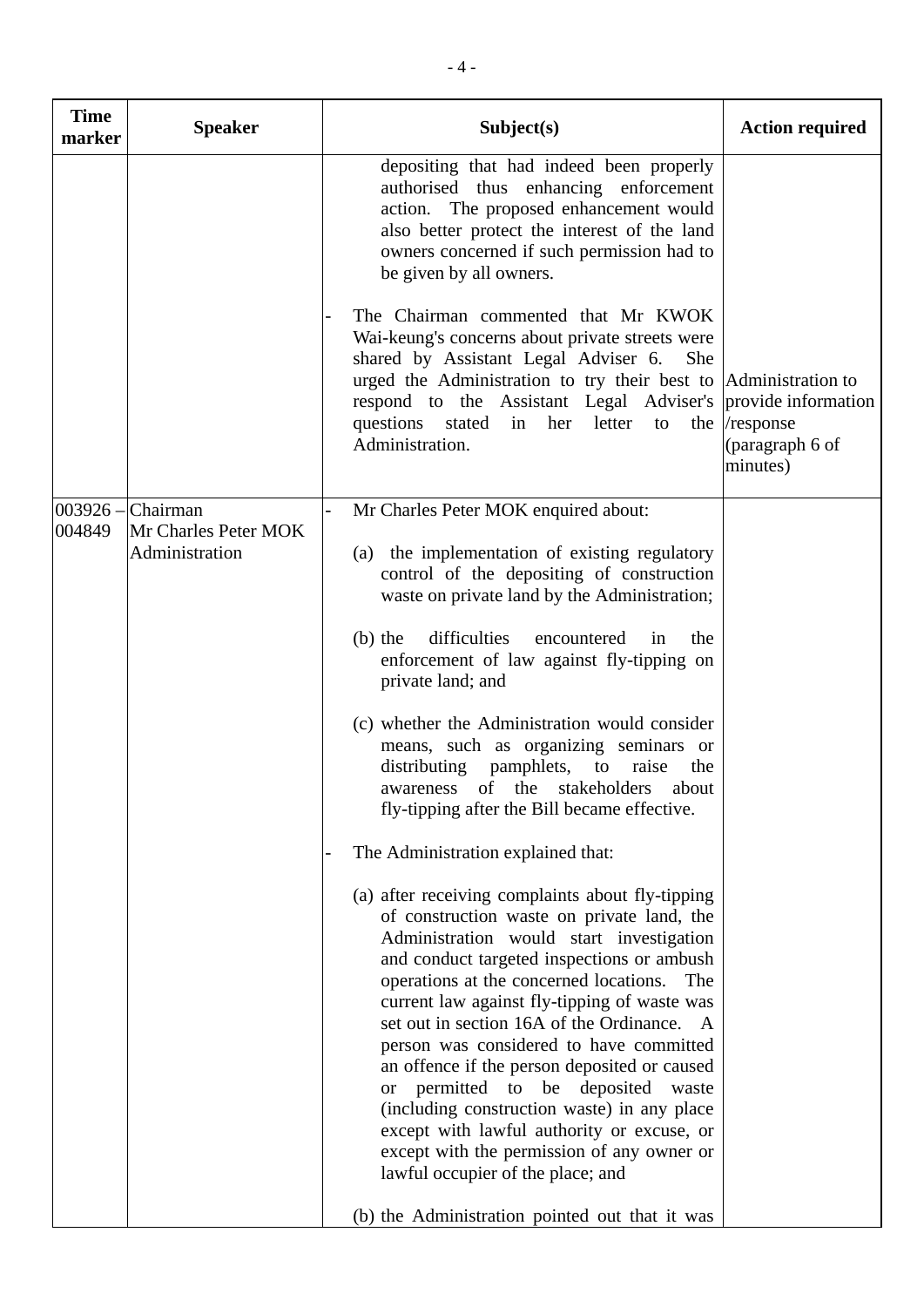| <b>Time</b><br>marker | <b>Speaker</b>                              | Subject(s)                                                                                                                                                                                                                                                                                                                                                                                                                                                                                                                                                                                                                                                                                                                                                                                                                                                                                                                                                                                                                                                                                                                                                                                                                                                                                         | <b>Action required</b> |
|-----------------------|---------------------------------------------|----------------------------------------------------------------------------------------------------------------------------------------------------------------------------------------------------------------------------------------------------------------------------------------------------------------------------------------------------------------------------------------------------------------------------------------------------------------------------------------------------------------------------------------------------------------------------------------------------------------------------------------------------------------------------------------------------------------------------------------------------------------------------------------------------------------------------------------------------------------------------------------------------------------------------------------------------------------------------------------------------------------------------------------------------------------------------------------------------------------------------------------------------------------------------------------------------------------------------------------------------------------------------------------------------|------------------------|
|                       |                                             | sometimes difficult to prove in a timely<br>manner the lack of permission of a<br>landowner or lawful occupier and it<br>why<br>explained<br>enforcement<br>against<br>fly-tipping on private land was not effective.<br>It was not unusual to receive incomplete or<br>conflicting information from the depositor<br>and the owner or lawful occupier as to<br>whether<br>there<br>indeed<br>was<br>proper<br>permission.<br>As<br>result,<br>the<br>a<br>Administration was not able to collect<br>sufficient<br>evidence<br>in<br>suspected<br>$\mathbf{a}$<br>fly-tipping case within the statutory time<br>limit of six months<br>for initiating<br>prosecution, which<br>undermined<br>the<br>deterrent effect of the control.<br>The<br>Administration added that they<br>had<br>successfully prosecuted 8,<br>1 and 2<br>fly-tippers in $2010$ , $2011$<br>2012<br>and<br>respectively.<br>The<br>success<br>rate of<br>prosecution was relatively low as the total<br>numbers of complaints received were<br>between 100 and 200 each year over the<br>past few years. The Administration was<br>not able to prosecute a fly-tipper even<br>though a member of the public saw the<br>fly-tipper's vehicle registration number.<br>The regulatory control should therefore be<br>enhanced. |                        |
|                       |                                             | The Chairman shared that the Hong Kong<br>Dumper Truck Drivers Association had helped<br>to combat fly-tipping activities by advising its<br>members/truck drivers/owners to install a global<br>positioning system device on a voluntary basis to<br>prove that the dump trucks had not been driven<br>to the locations where illegal dumping took place<br>to show their innocence.<br>The Association<br>might propose such installation as a good<br>practice despite that it might provoke privacy<br>concerns.                                                                                                                                                                                                                                                                                                                                                                                                                                                                                                                                                                                                                                                                                                                                                                               |                        |
| $ 004850 -$<br>011022 | Chairman<br>Mr WU Chi-wai<br>Administration | Mr WU Chi-wai expressed the following views<br>and concerns:<br>(a) Mr WU enquired whether landowners had                                                                                                                                                                                                                                                                                                                                                                                                                                                                                                                                                                                                                                                                                                                                                                                                                                                                                                                                                                                                                                                                                                                                                                                          |                        |
|                       |                                             | any legal responsibility to remove the<br>fly-tipped construction waste on their land;<br>(b) Mr WU was concerned about whether the                                                                                                                                                                                                                                                                                                                                                                                                                                                                                                                                                                                                                                                                                                                                                                                                                                                                                                                                                                                                                                                                                                                                                                |                        |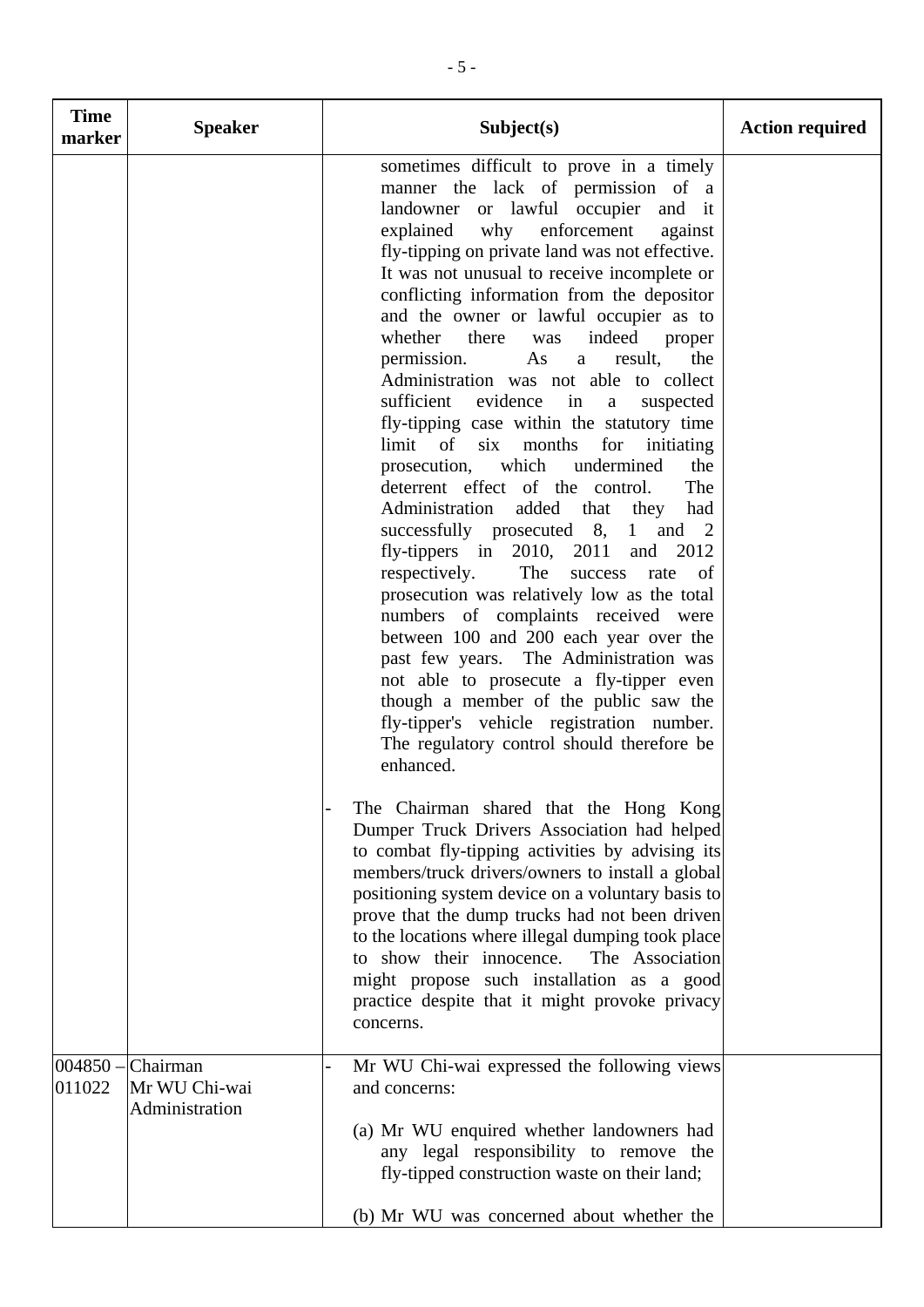| <b>Time</b><br>marker | <b>Speaker</b> | Subject(s)                                                                                                                                                                                                                                                                                                                                                                                                                                                                                                                                                                                                                                                                                                                                                                                                                           | <b>Action required</b>           |
|-----------------------|----------------|--------------------------------------------------------------------------------------------------------------------------------------------------------------------------------------------------------------------------------------------------------------------------------------------------------------------------------------------------------------------------------------------------------------------------------------------------------------------------------------------------------------------------------------------------------------------------------------------------------------------------------------------------------------------------------------------------------------------------------------------------------------------------------------------------------------------------------------|----------------------------------|
|                       |                | Administration would make compensation<br>to the landowners in case they had to bear<br>the cost for clearing the fly-tipped<br>construction waste;                                                                                                                                                                                                                                                                                                                                                                                                                                                                                                                                                                                                                                                                                  |                                  |
|                       |                | (c) in order to better understand the impact of<br>Bill,<br>Mr WU<br>requested<br>the<br>the<br>Administration to prepare a list of other Administration to<br>legislation that was relevant to fly-tipping of provide information<br>waste for members' consideration;                                                                                                                                                                                                                                                                                                                                                                                                                                                                                                                                                              | /response<br>(paragraph 5 of     |
|                       |                | (d) Mr WU said that the dumper truck drivers,  minutes)<br>on the one hand, might like to save cost for<br>depositing construction waste at random.<br>On the other hand, the landowners might<br>also wish to open their land for such<br>activities for profit-making. Mr WU was<br>worried that the Bill might lead to<br>legalization and increase of depositing<br>activities due to the benefits brought to the<br>dumper truck drivers and landowners; and                                                                                                                                                                                                                                                                                                                                                                    |                                  |
|                       |                | (e) Mr WU asked if there was any restriction on  Administration to<br>the height of the waste deposited on the lot.                                                                                                                                                                                                                                                                                                                                                                                                                                                                                                                                                                                                                                                                                                                  | provide information<br>/response |
|                       |                | The Administration made the response<br>follows:                                                                                                                                                                                                                                                                                                                                                                                                                                                                                                                                                                                                                                                                                                                                                                                     | $as$ (paragraph 5 of<br>minutes) |
|                       |                | (a) the Bill aimed to enhance the enforcement<br>effectiveness of section 16A of the<br>Ordinance to deter the unauthorised disposal<br>of abandoned construction materials on<br>private land.<br>Under the proposed<br>amendment, any person who intended to<br>carry out depositing activity on private land<br>would be required to obtain the prior written<br>permission of the owner, and the depositor<br>should display such written permission<br>during the depositing activity. Under the<br>proposal, the person would have committed<br>an offence if he or she failed to produce the<br>valid written permission for inspection on<br>request by enforcement officers. It would<br>therefore facilitate the Administration to<br>handle the complaints against fly-tippers<br>and enhance the regulatory control; and |                                  |
|                       |                | (b) unlike chemical waste, the fly-tipped<br>construction waste would not give rise to an<br>imminent risk of adverse environmental                                                                                                                                                                                                                                                                                                                                                                                                                                                                                                                                                                                                                                                                                                  |                                  |